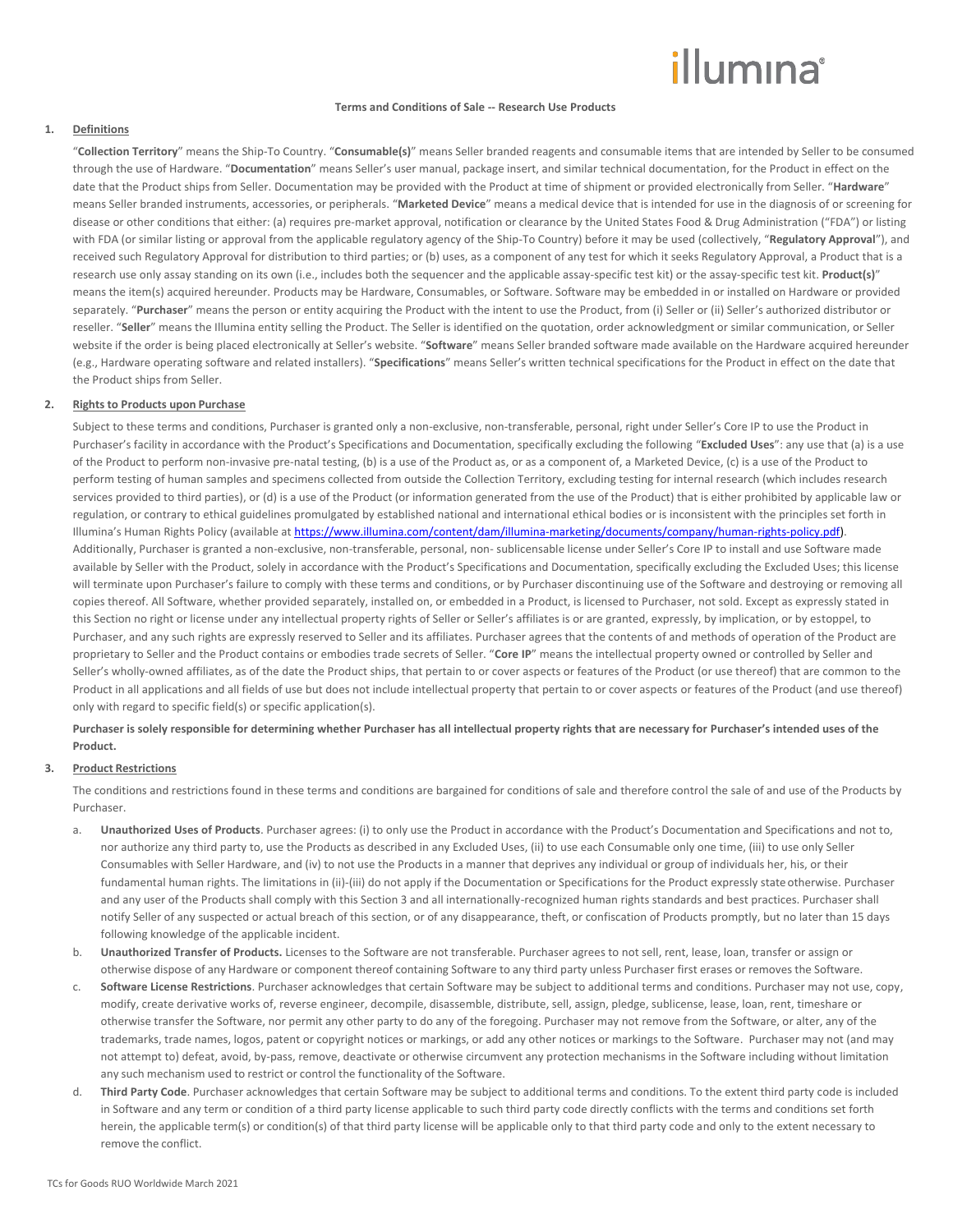# illumına

#### **4. Regulatory**

The Product is labeled "For Research Use Only. Not for use in diagnostic procedures" or with a similar labeling statement. Purchaser acknowledges that (i) the Product has not been approved, cleared, or licensed by the United States Food and Drug Administration or any other regulatory entity whether foreign or domestic for any specific intended use, whether research, commercial, diagnostic, or otherwise, and (ii) Purchaser must ensure it has any regulatory approvals that are necessary for Purchaser's intended uses of the Product.

Illumina intends that its products be used only in a lawful and ethical manner. Purchaser agrees to comply with all applicable laws, regulations, and ethical guidelines promulgated by established national and international ethical bodies when using, maintaining, and disposing of the Product and the information generated from the use of the Product.

### **5. Limited Liability**

**TO THE EXTENT PERMITTED BY LAW, IN NO EVENT SHALL SELLER OR ITS SUPPLIERS BE LIABLE TO PURCHASER OR ANY THIRD PARTY FOR COSTS OF PROCUREMENT OF SUBSTITUTE PRODUCTS OR SERVICES, LOST PROFITS, DATA OR BUSINESS, OR FOR ANY INDIRECT, SPECIAL, INCIDENTAL, EXEMPLARY, CONSEQUENTIAL, OR PUNITIVE DAMAGES OF ANY KIND ARISING OUT OF OR IN CONNECTION WITH, WITHOUT LIMITATION, THE SALE OF THE PRODUCT, ITS USE, SELLER'S PERFORMANCE OR ANY OF THESE TERMS AND CONDITIONS, HOWEVER ARISING OR CAUSED AND ON ANY THEORY OF LIABILITY (WHETHER IN CONTRACT, TORT (INCLUDING NEGLIGENCE), STRICT LIABILITY OR OTHERWISE).**

**TO THE EXTENT PERMITTED BY LAW, SELLER'S TOTAL AND CUMULATIVE LIABILITY TO PURCHASER OR ANY THIRD PARTY ARISING OUT OF OR IN CONNECTION WITH THESE TERMS AND CONDITIONS, INCLUDING WITHOUT LIMITATION, THE PRODUCT (INCLUDING USE THEREOF) AND SELLER'S PERFORMANCE, WHETHER IN CONTRACT, TORT (INCLUDING NEGLIGENCE), STRICT LIABILITY OR OTHERWISE, SHALL IN NO EVENT EXCEED THE AMOUNT PAID TO SELLER FOR THE PARTICULAR PRODUCT CONTAINED IN THE PARTICULAR ORDER THAT DIRECTLY CAUSED THE LIABILITY.**

#### **6. Limitations on Warranties**

**TO THE EXTENT PERMITTED BY LAW AND SUBJECT TO THE EXPRESS PRODUCT WARRANTY MADE IN THESE TERMS AND CONDITIONS SELLER MAKES NO (AND EXPRESSLY DISCLAIMS ALL) WARRANTIES, EXPRESS, IMPLIED OR STATUTORY, WITH RESPECT TO THE PRODUCT, INCLUDING WITHOUT LIMITATION, ANY IMPLIED WARRANTY OF MERCHANTABILITY, FITNESS FOR A PARTICULAR PURPOSE, NONINFRINGEMENT, OR ARISING FROM COURSE OF PERFORMANCE, DEALING, USAGE OR TRADE. WITHOUT LIMITING THE GENERALITY OF THE FOREGOING, SELLER MAKES NO CLAIM, REPRESENTATION, OR WARRANTY OF ANY KIND AS TO THE UTILITY OF THE PRODUCT FOR PURCHASER'S INTENDED USES.**

#### **7. Product Warranty**

All warranties are personal to the Purchaser and may not be transferred or assigned to a third-party, including an affiliate of Purchaser. All warranties are facility specific and do not transfer if the Product is moved to another facility of Purchaser, unless Seller conducts such move. The warranties described in these terms and conditions exclude any stand-alone third party goods that may be acquired or used with the Products.

- a. **Warranty for Consumables**. Seller warrants that Consumables, other than custom Consumables, will conform to their Specifications until the later of (i) 3 months from the date of shipment from Seller, or (ii) any expiration date or the end of the shelf-life pre-printed on such Consumable by Seller, but in either event, no later than 12 months from the date of shipment. With respect to custom Consumables (i.e., Consumables made to specifications or designs made by Purchaser or provided to Seller by, or on behalf of, Purchaser), Seller only warrants that the custom Consumables will be made and tested in accordance with Seller's standard manufacturing and quality control processes. Seller makes no warranty that custom Consumables will work as intended by Purchaser or for Purchaser's intended uses.
- b. **Warranty for Hardware**. Seller warrants that Hardware, other than Upgraded Components, will conform to its Specifications for a period of 12 months after its shipment date from Seller unless the Hardware includes Seller provided installation in which case the warranty period begins on the date of installation or 30 days after the date the Hardware was delivered, whichever occurs first ("**Base Hardware Warranty**"). "**Upgraded Components**" means Seller provided components, modifications, or enhancements to Hardware provided pursuant to the Base Hardware Warranty. Seller warrants that Upgraded Components will conform to their Specifications for a period of 90 days from the date the Upgraded Components are provided by Seller. Upgraded Components do not extend the Base Hardware Warranty unless the upgrade was conducted by Seller at Seller's facilities in which case the upgraded Hardware shipped to Purchaser comes with a new Base Hardware Warranty.
- c. **Exclusions from Warranty Coverage**. The foregoing warranties do not apply to the extent a non-conformance is due to (i) abuse, misuse, neglect, negligence, accident, improper storage, or use contrary to the Documentation or Specifications, (ii) use that is an Excluded Use, (iii) improper handling, installation, maintenance, or repair (other than if performed by Seller's personnel), (iv) unauthorized alterations, (v) Force Majeure events, or (vi) use with a third party's good (unless the Product's Documentation or Specifications expressly state such third party's good is for use with the Product).
- d. **Procedure for Warranty Coverage**. In order to be eligible for repair or replacement under this warranty Purchaser must (i) promptly contact Seller's support department to report the non-conformance, (ii) cooperate with Seller in confirming or diagnosing the non-conformance, and (iii) return the Product, transportation charges prepaid to Seller following Seller's instructions or, if agreed by Seller and Purchaser, grant Seller's authorized repair personnel access to the Product in order to confirm the non-conformance and make repairs.
- e. **Sole Remedy under Warranty**. Seller will, at its option, repair or replace non-conforming Product that is covered by this warranty, provided that Seller can reasonably identify and confirm such nonconformance. The warranty period for repaired or replaced Consumables is 90 days from the date of shipment, or the remaining period on the original Consumables warranty, whichever is later. Hardware may be repaired or replaced with functionally equivalent, reconditioned, or new Hardware or components (if only a component of Hardware is non-conforming). If the Hardware is replaced in its entirety, the warranty period for the replacement is 90 days from the date of shipment or the remaining period on the original Hardware warranty, whichever is later. If only a component is being repaired or replaced, the warranty period for such component is 90 days from the date of shipment or the remaining period on the original Hardware warranty, whichever ends later. The preceding states Purchaser's sole remedy and Seller's sole obligations under the warranty.

# **8. Indemnification**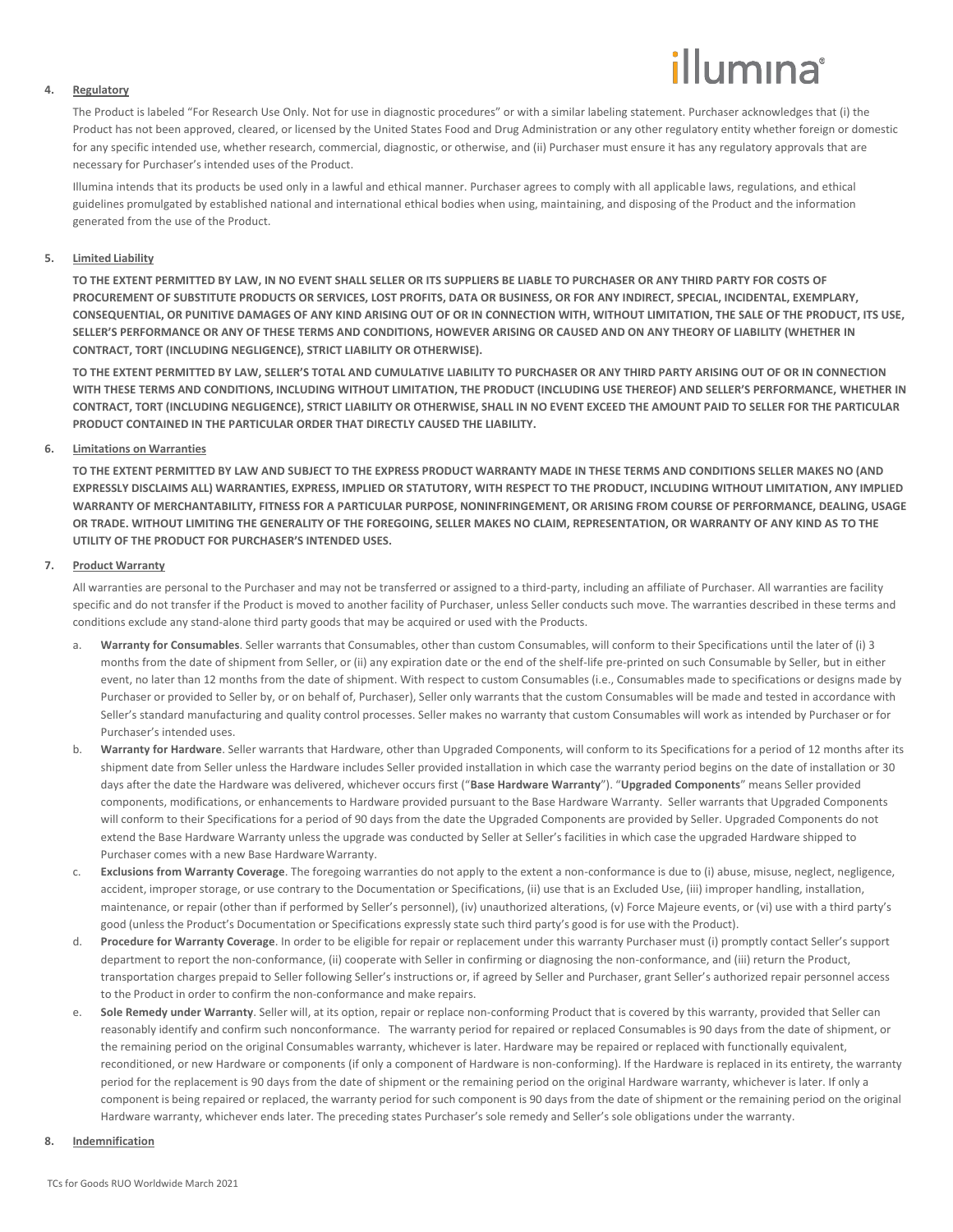- a. **Indemnification by Seller**. Subject to these terms and conditions, including without limitation, the Exclusions to Seller's Indemnification Obligations (Section 8(b) below), the Conditions to Indemnification Obligations (Section 8(d) below), Seller shall (i) defend, indemnify and hold harmless Purchaser against any third-party claim or action alleging that the Product when used in accordance with these terms and conditions infringes the valid and enforceable intellectual property rights of a third party, and (ii) pay all settlements entered into, and all final judgments and costs (including reasonable attorneys' fees) awarded against Purchaser in connection with such infringement claim. If the Product or any part thereof, becomes, or in Seller's opinion may become, the subject of an infringement claim, Seller shall have the right, at its option, to (A) procure for Purchaser the right to continue using the Product, (B) modify or replace the Product with a substantially equivalent non-infringing substitute, or (C) require the return of the Product and terminate the rights, license, and any other permissions provided to Purchaser with respect to the Product and refund to Purchaser the depreciated value (as shown in Purchaser's official records) of the returned Product at the time of such return; provided that, no refund will be given for used-up or expired Consumables. This Section states the entire liability of Seller for any infringement of third party intellectual property rights.
- b. **Exclusions to Seller Indemnification Obligations**. For the avoidance of doubt, Seller has no obligation to defend, indemnify or hold harmless Purchaser for any infringement claim to the extent such infringement arises from: (i) use of the Product in any manner or for any Excluded Use, (ii) use of the Product in any manner not in accordance with the rights expressly granted to Purchaser under these terms and conditions, (iii) use of the Product in combination with any third party products, materials, or services (unless the Product's Documentation or Specifications expressly state such third party's good is for use with the Product), (iv) use of the Product to perform any assay or other process not supplied by Seller, (v) Seller's compliance with specifications or instructions for such Product furnished by, or on behalf of, Purchaser, or (vi) Purchaser's breach of any of these terms and conditions, (vii) use of stand-alone third party goods that may be acquired or used with the Products (each of (i) – (vii), is referred to as an "**Excluded Claim**").
- c. **Indemnification by Purchaser**. Purchaser shall defend, indemnify and hold harmless Seller, its affiliates, their non-affiliate collaborators and development partners that contributed to the development of the Product, and their respective officers, directors, representatives and employees against any claims, liabilities, damages, fines, penalties, causes of action, and losses of any and every kind (including reasonable attorneys' fees), including without limitation, personal injury or death claims, and infringement of a third party's intellectual property rights, resulting from, relating to, or arising out of any Excluded Claim.
- d. **Conditions to Indemnification Obligations**. The parties' indemnification obligations are conditioned upon the party seeking indemnification (i) promptly notifying the other party in writing of such claim or action, (ii) giving the other party exclusive control and authority over the defense and settlement of such claim or action, (iii) not admitting infringement of any intellectual property right without prior written consent of the other party, (iv) not entering into any settlement or compromise of any such claim or action without the other party's prior written consent, and (v) providing reasonable assistance to the other party in the defense of the claim or action; provided that, the indemnifying party reimburses the indemnified party for its reasonable out-of-pocket expenses incurred in providing suchassistance.

# **9. Payment Terms**

Seller will invoice upon shipment. Subject to Seller's credit review of Purchaser (following which Seller shall inform Purchaser of applicable payment terms), all payments are due within 30 days of the date of the invoice except that payments in Japan are due within 60 days of the date of the invoice. All amounts due shall be paid in the currency found on the invoice. If payment is made by wire or other electronic funds transfer, Purchaser is solely responsible for any bank or other fees charged, and will reimburse Seller for any such fees. If any payment is not made by the due date Seller may exercise all rights and remedies available by law. Purchaser shall pay for all costs (including reasonable attorneys' fees) incurred by Seller in connection with the collection of late payments. Each purchase order is a separate, independent transaction, and Purchaser has no right of set-off against other purchase orders or other transactions with Seller. Seller will determine payment terms on a per-order basis and may modify credit terms in its discretion. Any amounts not paid when due will accrue interest at the rate of 1.5% per month, or the maximum amount allowed by law, if lower.

# **10. Shipping Terms; Title and Risk of Loss**

Unless otherwise set forth in writing by Seller or otherwise agreed between the parties, all shipments are made DAP (Incoterms 2010) at the address designated by Purchaser at the time of ordering and Purchaser is responsible for freight and insurance which will be added to the invoice and paid by Purchaser, except that all shipments to member countries of the E.U. are made DDP (Incoterms 2010) at the address designated by Purchaser at the time of ordering. In all cases, title (except for Software and third-party software) and risk of loss transfers to Purchaser when Product is made available at such address.

# **11. Taxes**

Purchaser agrees that any applicable sales, use, excise, VAT (value added tax), GST (goods and services tax), withholding and other taxes will be calculated based on both the tax rates in effect on the date of shipment and the ship to address for the Product. Any amounts for tax listed on a quotation, if any, are for reference purposes only and are not binding on Seller. All prices and other amounts payable to Seller are exclusive of and are payable without deduction for any taxes, customs duties, tariffs or charges hereafter claimed or imposed by any governmental authority upon the sale of Product, all of which will be paid by Purchaser. In the event Seller is required by law or regulation to pay any such tax, duty or charge, such amount will be added to the purchase price or subsequently invoiced to the Purchaser. For Purchasers in New Zealand, Seller and Purchaser agree that subsection 8(4) Goods and Services Tax Act 1985, as may be amended, does not apply to the Products.

# **12. General**

- a. **Applicability of Terms and Conditions**. These terms and conditions exclusively govern the ordering, purchase, supply, and use of Product, and override any conflicting, amending and/or additional terms contained in any purchase orders, invoices, or similar documents all of which are hereby rejected and are null and void. Seller's failure to object to any such terms shall not constitute a waiver by Seller, nor constitute acceptance by Seller of such terms and conditions. Third party products may be subject to additional terms and conditions.
- b. **Order Changes/Cancellations.** Orders for Products may not be changed or cancelled once placed.
- c. **Governing Law**. These terms and conditions, their interpretation, and the performance of the parties shall be governed by the laws of (i) the State of California, U.S.A., if Purchaser is located in the United States, (ii) the Province of British Columbia and the federal laws of Canada applicable in the Province of British Columbia, if Purchaser is located in Canada, or (iii) the laws of the country where the Seller entity is located, if Purchaser is not located in the United States or Canada. Seller and Purchaser agree that the United Nations Convention on Contracts for the International Sale of Goods shall not apply to these